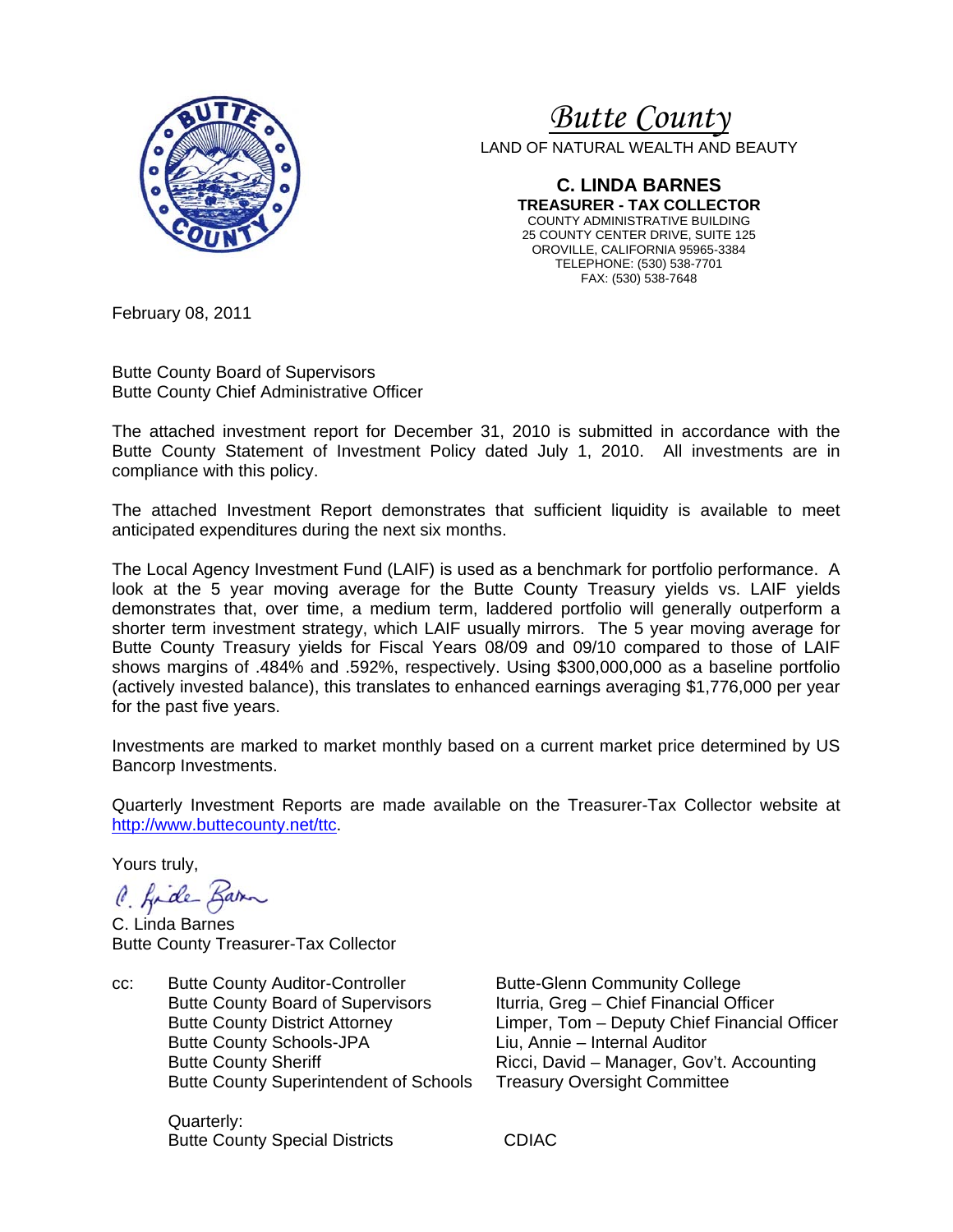

## **BUTTE COUNTY TREASURER'S INVESTMENT REPORT**

**December 31, 2010**

| <b>ACTIVELY MANAGED PORTFOLIO:</b>                                                                      | YIELD TO<br><b>MATURITY</b> | <b>WEIGHTED AVERAGE</b><br><b>MATURITY (DAYS)*</b> | <b>PAR VALUE</b>                       | <b>FAIR VALUE</b>                      | <b>COST CARRIED</b>                    |
|---------------------------------------------------------------------------------------------------------|-----------------------------|----------------------------------------------------|----------------------------------------|----------------------------------------|----------------------------------------|
| <b>LOCAL AGENCY INVESTMENT FUND (LAIF)</b>                                                              | 0.462%                      | 1                                                  | 139,650,130.65                         | 139,650,130.65                         | 139,650,130.65                         |
| <b>CALTRUST</b>                                                                                         | 0.527%                      | 1                                                  | 3,951.37                               | 3,951.37                               | 3,951.37                               |
| <b>MONEY MARKET FUNDS</b>                                                                               | $\blacksquare$              |                                                    | 0.00                                   | 0.00                                   | 0.00                                   |
| <b>COMMERCIAL PAPER**</b>                                                                               | 2.887%                      | 471                                                | 0.00                                   | 0.00                                   | 0.00                                   |
| <b>FDIC CORPORATE NOTES**</b><br><b>NEGOTIABLE CDS**</b>                                                | 1.533%                      | 1,263                                              | 15,000,000.00<br>750,000.00            | 15,476,735.00<br>750,000.00            | 15,032,686.40<br>750,000.00            |
| <b>CERTIFICATES OF DEPOSIT</b>                                                                          | 4.850%                      | 480                                                | 500,000.00                             | 500,000.00                             | 500,000.00                             |
| <b>FEDERAL AGENCY NOTES**</b>                                                                           | 3.018%                      | 1,150                                              | 255,175,000.00                         | 260,328,621.50                         | 255,644,521.81                         |
| <b>TOTAL ACTIVELY MANAGED PORTFOLIO:</b>                                                                | 2.146%                      | 735                                                | 411,079,082.02                         | 416,709,438.52                         | 411,581,290.23                         |
| INVESTMENT OF NOTE/BOND PROCEEDS AND OPERATING CASH                                                     |                             |                                                    |                                        |                                        |                                        |
| <b>SCHOOL BOND PROCEEDS</b> (see page 2 for details)                                                    |                             |                                                    | 30,100,139.86                          | 30,194,066.56                          | 30,153,406.74                          |
| <b>OPERATING ACCOUNTS</b><br>US BANK CHECKING ACCOUNT DEPOSITS<br><b>OPERATING CASH</b><br><b>OTHER</b> |                             |                                                    | 4,401,166.17<br>32,824.44<br>18,307.70 | 4,401,166.17<br>32,824.44<br>18,307.70 | 4,401,166.17<br>32,824.44<br>18,307.70 |
|                                                                                                         |                             |                                                    |                                        |                                        |                                        |
| <b>TOTAL TREASURER'S FUND LEDGER BALANCE:</b>                                                           |                             |                                                    | 445,631,520.19                         | 451,355,803.39                         | 446,186,995.28                         |
| <b>INVESTMENTS UNDER MANAGEMENT OF TRUSTEES</b> (see page 3 for details)                                |                             |                                                    | 8,212,227.81                           | 8,238,394.66                           | 8,226,189.85                           |
|                                                                                                         |                             |                                                    | <b>PAR VALUE</b>                       | <b>FAIR VALUE</b>                      | <b>COST CARRIED</b>                    |
| <b>TOTAL CASH AND INVESTMENTS:</b>                                                                      |                             |                                                    | 453,843,748.00                         | 459,594,198.05                         | 454,413,185.13                         |
|                                                                                                         |                             | SIX MONTH LIQUIDITY PROJECTIONS                    |                                        |                                        |                                        |
| Estimated Cash Receipts for Next Six Months                                                             |                             |                                                    |                                        | 455,333,836                            |                                        |
| <b>Estimated Disbursements for Next Six Months</b>                                                      |                             |                                                    |                                        | (490, 589, 230)                        |                                        |
| Estimated Net Cash Flow for Next Six Months***                                                          |                             |                                                    |                                        | $(35, 255, 394)$ (A1)                  |                                        |
| Contingency Cashflow Needs (based on potential State budget shortfall)                                  |                             |                                                    |                                        | $(30,000,000)$ $(A2)$                  |                                        |
| <b>Securities Maturing</b><br>Local Agency Investment Fund / Cal Trust (includes TRAN)                  |                             |                                                    |                                        | 18,150,000 (B)<br>139,654,082 (C)      |                                        |
| Total Liquidity for Next Six Months                                                                     |                             |                                                    |                                        | 92,548,689 (A+B+C)                     |                                        |
|                                                                                                         |                             |                                                    |                                        |                                        |                                        |
| Estimated Cash Available for Long Term Investment<br>Remaining Available Liquidity                      |                             |                                                    |                                        | (30,000,000)<br>62,548,688             |                                        |
| Total Par Value of actively managed investments maturing in less than 12 months:                        |                             |                                                    |                                        | 179,804,082                            |                                        |
| Total Par Value of actively managed investments maturing in more than 12 months:                        |                             | 231,275,000                                        |                                        |                                        |                                        |

\* Actual Weighted Average Maturity will be shorter, and actual dollar amount of investments maturing in less than 12 months will be higher than stated, due to call features on investments.<br>\*\* See page 5 for detailed list o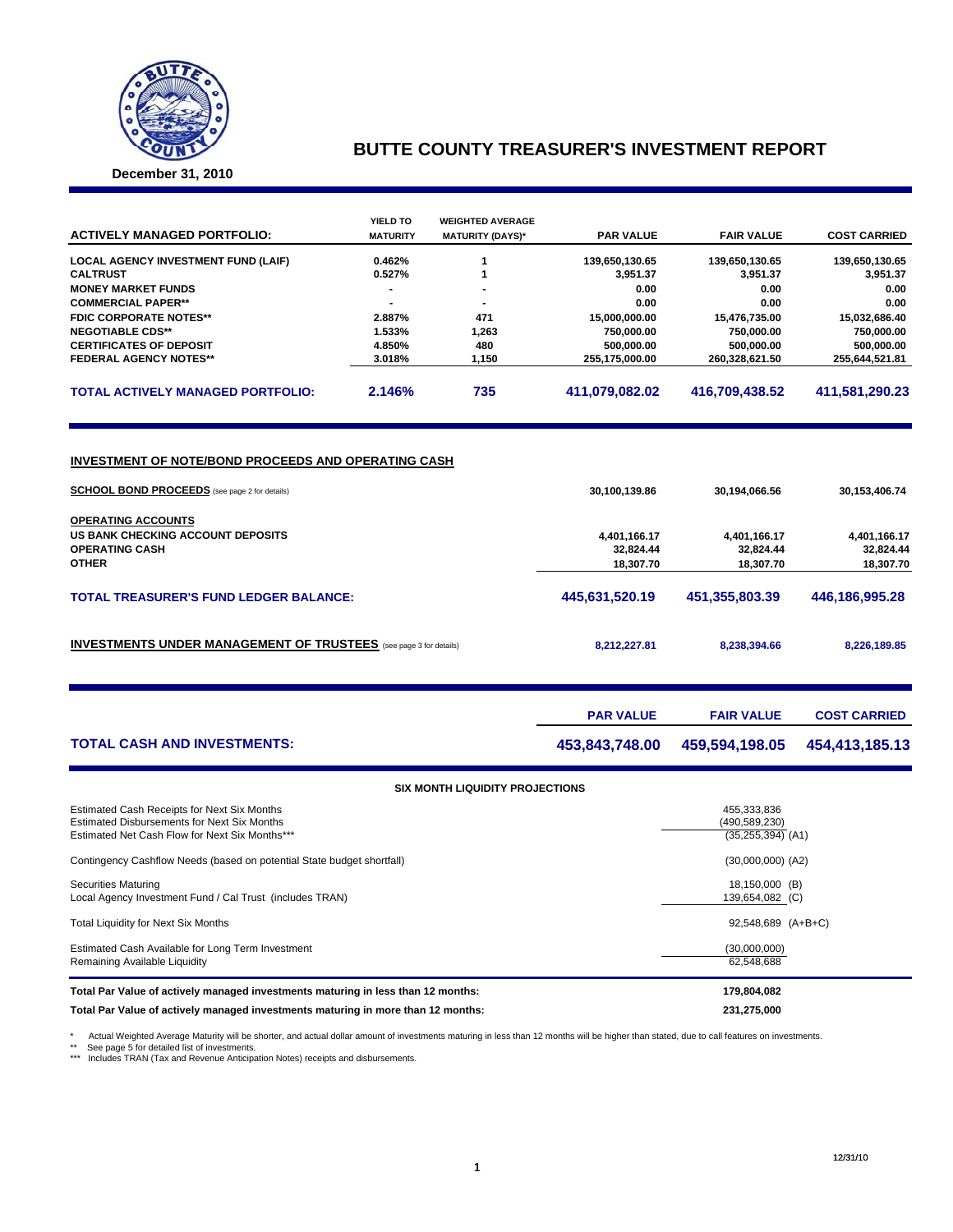#### **BUTTE COUNTY TREASURER'S INVESTMENT REPORT**

### **INVESTMENT OF SCHOOL BOND PROCEEDS**

**December 31, 2010**

| <b>BOND/NOTE DESCRIPTION</b>                                                                                    | <b>INVESTMENT</b><br><b>TYPE</b> | <b>MATURITY</b><br><b>DATE</b> |              | <b>DESCRIPTION</b> | <b>ANNUAL</b><br>YIELD* | <b>PAR</b><br><b>VALUE</b> | <b>FAIR</b><br><b>VALUE</b> | <b>COST</b><br><b>CARRIED</b> |
|-----------------------------------------------------------------------------------------------------------------|----------------------------------|--------------------------------|--------------|--------------------|-------------------------|----------------------------|-----------------------------|-------------------------------|
|                                                                                                                 |                                  |                                |              |                    |                         |                            |                             |                               |
| <b>BONDS - LOCAL AGENCY INVESTMENT FUND (LAIF)</b>                                                              |                                  |                                |              |                    |                         |                            |                             |                               |
| <b>Chico Unified School District "A"</b>                                                                        |                                  |                                |              |                    | 0.462%                  | 46,448.52                  | 46,448.52                   | 46,448.52                     |
| <b>Chico Unified School District "B"</b>                                                                        |                                  |                                |              |                    | 0.462%                  | 7,454,663.88               | 7.454.663.88                | 7,454,663.88                  |
| <b>Chico Unified School District "B"</b>                                                                        | <b>LAIF BOND FUND</b>            |                                |              |                    | 0.462%                  | 5,442,974.61               | 5,442,974.61                | 5,442,974.61                  |
| <b>Paradise Unified School District "M"</b>                                                                     |                                  |                                |              |                    | 0.462%                  | 3,079,640.52               | 3,079,640.52                | 3,079,640.52                  |
| Oroville Union High School District GO 2008                                                                     |                                  |                                |              |                    | 0.462%                  | 3,440,039.90               | 3,440,039.90                | 3,440,039.90                  |
| Butte/Glenn Comm College District "C"                                                                           |                                  |                                |              |                    | 0.462%                  | 2.753.296.05               | 2,753,296.05                | 2,753,296.05                  |
| <b>SUBTOTAL</b>                                                                                                 |                                  |                                |              |                    |                         | 22,217,063.48              | 22,217,063.48               | 22,217,063.48                 |
| <b>BONDS - WELLS FARGO BANK</b><br><b>WELLS FARGO BANK, TRUSTEE</b><br><b>Chico Unified School District "B"</b> |                                  |                                |              |                    |                         |                            |                             |                               |
| Account # XXX1791                                                                                               | Money Market                     |                                |              | Gov MM Mutual Fund | 0.017%                  | 183,076.38                 | 183,076.38                  | 183,076.38                    |
|                                                                                                                 | US Treas/Agency                  | 02/15/11                       | <b>FHLMC</b> | #3128X6W85         | 1.710%                  | 1,250,000.00               | 1,254,250.00                | 1,259,731.58                  |
|                                                                                                                 | US Treas/Agency                  | 03/11/11                       | <b>FHLB</b>  | #3133XPWW0         | 3.061%                  | 2,000,000.00               | 2,011,416.00                | 2,001,778.92                  |
|                                                                                                                 | US Treas/Agency                  | 12/14/12                       | <b>FHLB</b>  | #3133XVNT4         | 1.530%                  | 2,700,000.00               | 2,753,354.70                | 2,714,837.45                  |
|                                                                                                                 | US Treas/Agency                  | 04/25/11                       | <b>FFCB</b>  | #31331XWU2         | 1.655%                  | 1,750,000.00               | 1.774.906.00                | 1,776,918.93                  |
| <b>SUBTOTAL</b>                                                                                                 |                                  |                                |              |                    |                         | 7.883.076.38               | 7,977,003.08                | 7,936,343.26                  |
|                                                                                                                 |                                  |                                |              |                    |                         | <b>PAR</b>                 | <b>FAIR</b>                 | <b>COST</b>                   |
|                                                                                                                 |                                  |                                |              |                    |                         | <b>VALUE</b>               | <b>VALUE</b>                | <b>CARRIED</b>                |
| <b>GRAND TOTAL</b>                                                                                              |                                  |                                |              |                    |                         | 30,100,139.86              | 30,194,066.56               | 30,153,406.74                 |

\* Yields quoted above are a snapshot per investment type. Actual yields earned on school bonds are calculated by the Treasurer's office and are a composite of investment earnings less Treasury costs.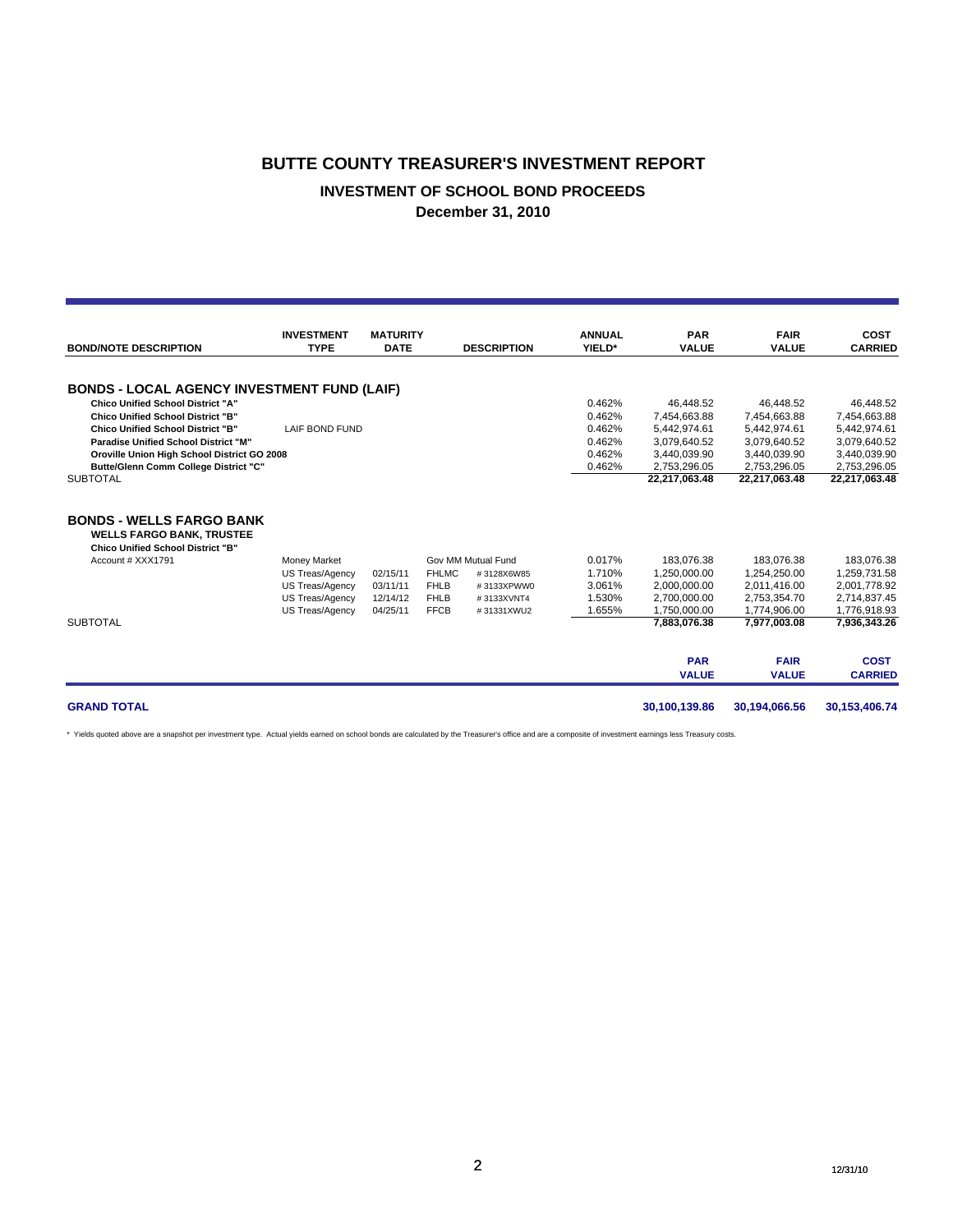## **BUTTE COUNTY TREASURER'S INVESTMENT REPORT INVESTMENTS UNDER MANAGEMENT OF TRUSTEES December 31, 2010**

|                                                 |                                  |                                |                                   |                               |                            |                             | <b>COST</b>    |
|-------------------------------------------------|----------------------------------|--------------------------------|-----------------------------------|-------------------------------|----------------------------|-----------------------------|----------------|
| <b>LOAN PROGRAM</b>                             | <b>INVESTMENT</b><br><b>TYPE</b> | <b>MATURITY</b><br><b>DATE</b> | <b>DESCRIPTION</b>                | <b>ANNUAL</b><br><b>YIELD</b> | <b>PAR</b><br><b>VALUE</b> | <b>FAIR</b><br><b>VALUE</b> | <b>CARRIED</b> |
|                                                 |                                  |                                |                                   |                               |                            |                             |                |
| <b>2003 REFUNDING COP</b>                       |                                  |                                |                                   |                               |                            |                             |                |
| <b>U.S. BANK, TRUSTEE</b>                       |                                  |                                |                                   |                               |                            |                             |                |
| Expense Fund #XXXX6106                          | Money Market                     |                                | US Bank MMF 4                     | 0.193%                        | 15,218.80                  | 15.218.80                   | 15.218.80      |
| Reserve Fund #XXXX6101                          | Money Market                     |                                | US Bank MMF 4                     | 0.194%                        | 57.696.95                  | 57.696.95                   | 57.696.95      |
|                                                 | US Treas/Agency                  | 10/18/13                       | FHLB #3133XSAE8                   | 2.820%                        | 385,000.00                 | 411,106.85                  | 398,962.04     |
| Lease Payment #XXXX6100                         | Money Market                     |                                | US Bank MMF 5                     | 0.200%                        | 24,930.01                  | 24,930.01                   | 24,930.01      |
| <b>SUBTOTAL</b>                                 |                                  |                                |                                   |                               | 482,845.76                 | 508,952.61                  | 496,807.80     |
| <b>2004 PENSION OBLIGATION BONDS</b>            |                                  |                                |                                   |                               |                            |                             |                |
| <b>WELLS FARGO BANK, TRUSTEE</b>                |                                  |                                |                                   |                               |                            |                             |                |
| Series A Bond Fund # XXXX1106                   | <b>Money Market</b>              |                                | Gov MMF Service Fund #1752        | 0.139%                        | 846,205.58                 | 846,205.58                  | 846,205.58     |
| Int. Rate Stabilization Fund # XXXX1109         | Money Market                     |                                | Advantage Prime MM #1752          | 0.139%                        | 196,379.75                 | 196,379.75                  | 196,379.75     |
|                                                 | Pooled Agency Funds              |                                | Local Agency Investment Fund      | 0.462%                        | 4,329,210.33               | 4,329,210.33                | 4,329,210.33   |
| Series B Interest Fund #XXXX1301                | <b>Money Market</b>              |                                | Advantage Prime MM #1752          | 0.139%                        | 913,874.58                 | 913,874.58                  | 913,874.58     |
| <b>SUBTOTAL</b>                                 |                                  |                                |                                   |                               | 6,285,670.24               | 6,285,670.24                | 6,285,670.24   |
| <b>2004 WORKERS' COMPENSATION</b>               |                                  |                                |                                   |                               |                            |                             |                |
| <b>G B BRAGG &amp; ASSOC</b>                    |                                  |                                |                                   |                               |                            |                             |                |
| - Claims Administrators                         |                                  |                                |                                   |                               |                            |                             |                |
| Umpqua Bank #XXXX5374                           | <b>Commercial Bank</b>           |                                | <b>Business Interest Checking</b> | 0.000%                        | 14,730.49                  | 14,730.49                   | 14,730.49      |
| <b>SUBTOTAL</b>                                 |                                  |                                |                                   |                               | 14.730.49                  | 14.730.49                   | 14,730.49      |
|                                                 |                                  |                                |                                   |                               |                            |                             |                |
| 2006 COP - NEAL ROAD RECYCLING & WASTE FACILITY |                                  |                                |                                   |                               |                            |                             |                |
| <b>WELLS FARGO BANK, TRUSTEE</b>                |                                  |                                |                                   |                               |                            |                             |                |
| Certificate Reserve Fund #XXXX0800              | Money Market                     |                                | Gov MMF Service Fund #743         | 0.010%                        | 217,510.82                 | 217.510.82                  | 217.510.82     |
|                                                 | US Treas/Agency                  | 01/05/15                       | FNMA #3136FJE23                   | 3.000%                        | 1,000,000.00               | 1,000,060.00                | 1,000,000.00   |
| Base Rental Payment Fund #XXXX0801              | Money Market                     |                                | Gov MMF Service Fund #743         | 0.010%                        | 201,239.18                 | 201,239.18                  | 201,239.18     |
| Expense Fund #XXXX0802                          | Money Market                     |                                | Gov MMF Service Fund #743         | 0.010%                        | 10,231.32                  | 10,231.32                   | 10,231.32      |
| <b>SUBTOTAL</b>                                 |                                  |                                |                                   |                               | 1,428,981.32               | 1,429,041.32                | 1,428,981.32   |
|                                                 |                                  |                                |                                   |                               | <b>PAR</b>                 | <b>FAIR</b>                 | <b>COST</b>    |
|                                                 |                                  |                                |                                   |                               | <b>VALUE</b>               | <b>VALUE</b>                | <b>CARRIED</b> |
| <b>GRAND TOTAL</b>                              |                                  |                                |                                   |                               | 8,212,227.81               | 8,238,394.66                | 8,226,189.85   |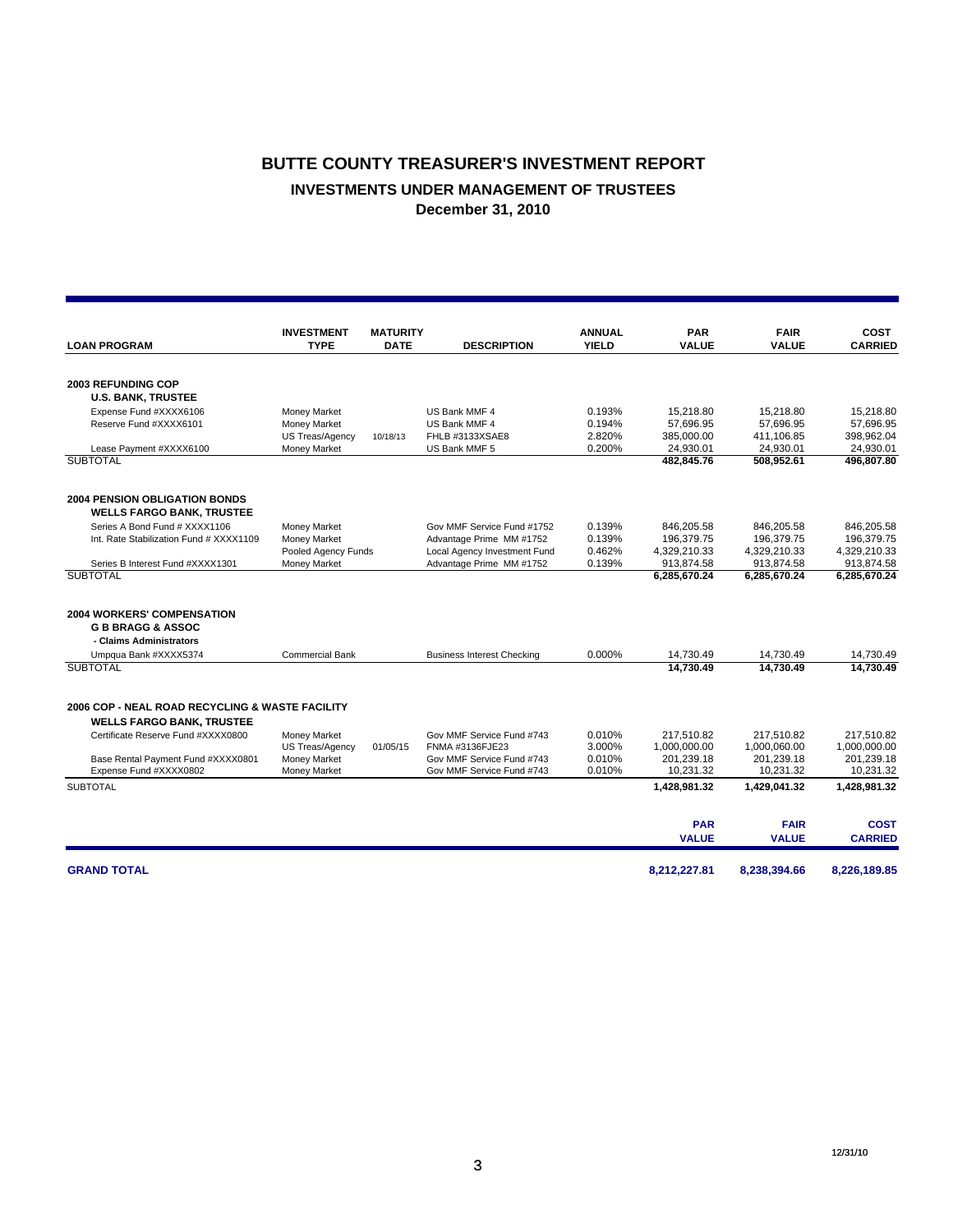#### **BUTTE COUNTY TREASURER'S INVESTMENT REPORT December 31, 2010 ACTIVELY MANAGED PORTFOLIO "AT-A-GLANCE"**

| <b>INVESTMENTS BY TYPE*</b>  |              |    |             | <b>INVESTMENTS BY MATURITY &amp; YIELD*</b> |        |     |               |  |  |
|------------------------------|--------------|----|-------------|---------------------------------------------|--------|-----|---------------|--|--|
| Federal Home Loan Bank       | <b>FHLB</b>  | \$ | 103,900,000 |                                             |        |     |               |  |  |
| Fed Home Loan Mortgage Corp  | <b>FHLMC</b> | \$ | 37,825,000  | LAIF(1 day)                                 | 0.462% | \$  | 139,650,131   |  |  |
| Fed National Mortgage Assn   | <b>FNMA</b>  | \$ | 43,000,000  | CALTRUST<br>(1 day)                         | 0.527% | \$  | 3.951         |  |  |
| Federal Farm Credit Bank     | <b>FFCB</b>  | \$ | 50,700,000  | $01-12$ months                              | 4.840% | \$  | 40,150,000    |  |  |
| <b>FDIC Corporate Notes</b>  | <b>FDIC</b>  | \$ | 15,000,000  | 13-36 months                                | 3.589% | \$  | 88,350,000    |  |  |
| Local Agency Investment Fund | LAIF         | \$ | 139,650,131 | 37-60 months                                | 2.122% | \$. | 142,925,000   |  |  |
| CD, TVA, FAMCA, CALTRUST     | <b>OTHER</b> | \$ | 21,003,951  | TOTAL PAR VALUE                             |        |     | \$411,079,082 |  |  |
| <b>TOTAL PAR VALUE</b>       |              | \$ | 411.079.082 |                                             |        |     |               |  |  |



#### **INVESTMENTS BY MATURITY & YIELD\***

| LAIF(1 day)            | 0.462% | \$139,650,131 |
|------------------------|--------|---------------|
| CALTRUST (1 day)       | 0.527% | \$<br>3.951   |
| 01-12 months           | 4.840% | 40,150,000    |
| 13-36 months           | 3.589% | 88.350.000    |
| 37-60 months           | 2.122% | \$142,925,000 |
| <b>TOTAL PAR VALUE</b> |        | 411,079,082   |

**\*** Investments managed by Trustees & School Bond Proceeds not included. Final maturity dates are used; probable call dates are not considered.



#### **Butte County Pooled Treasury Portfolio Balance\*\*** \$200,000,000 \$225,000,000 \$250,000,000 \$275,000,000 \$300,000,000 \$325,000,000 \$350,000,000 \$375,000,000 \$400,000,000 \$425,000,000 JAN FEB MAR APR MAY JUN JUL AUG SEP OCT NOV DEC **Net of Tax and Revenue Notes (TRAN) and Bond Proceeds** 2010 2009 2008 2007 2006 2005 2004 2003

**\*\* This chart does not include deposits from TRAN, Bond Proceeds, or Investments under Management of Trustees. It is intended to demonstrate cash flow trends and establish a baseline for the portfolio, enabling medium term investments.**